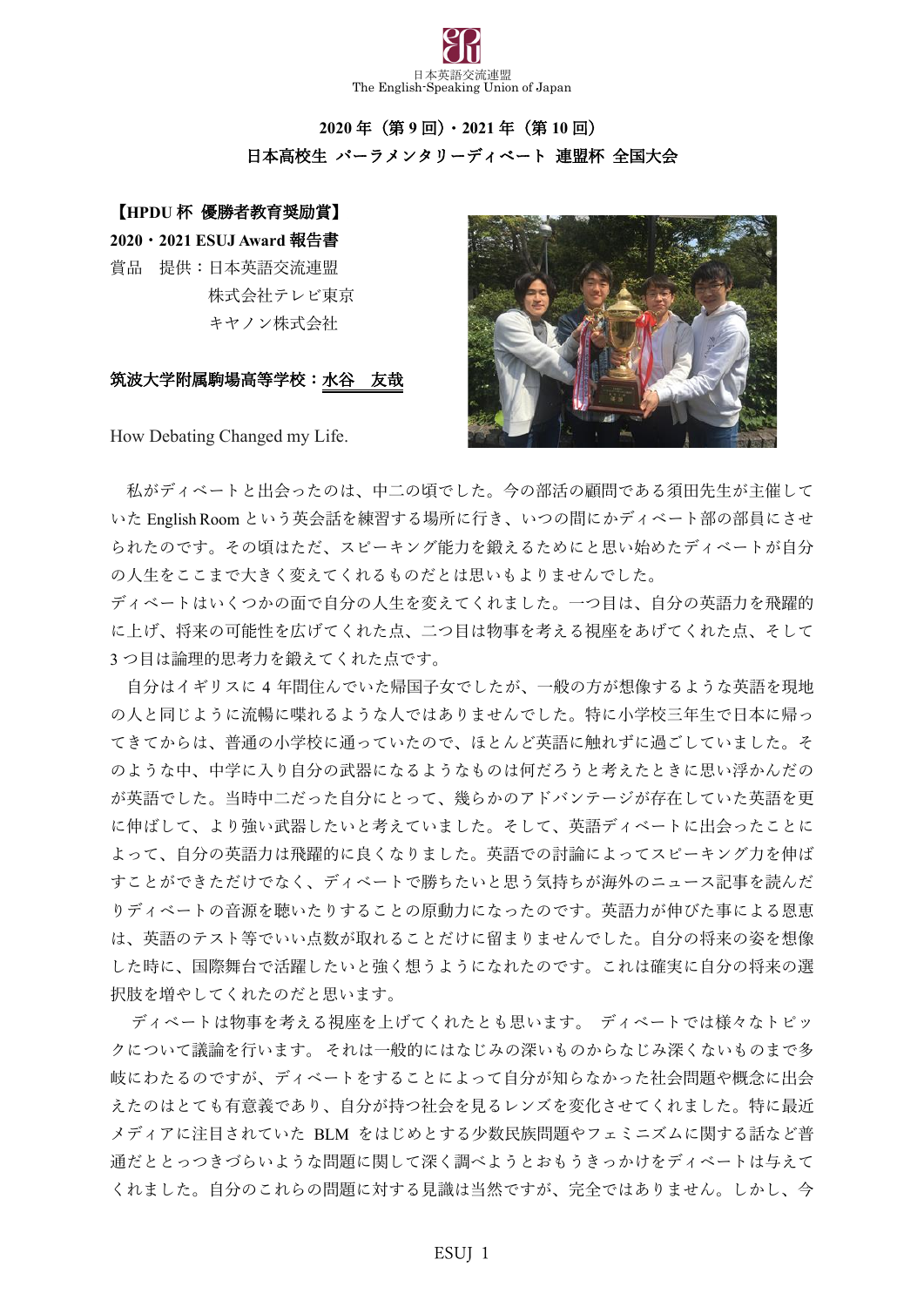

までこのような問題が報道されていた時も「ただ大袈裟に騒いでいるだけでしょ」と思っていた 自分にとっては、この姿勢を獲得できたこと、そして一定程度の知識を得ることができたことと いうのは大きな一歩でした。報道をみても常に情報の裏が取れているのか、学術的な研究は行わ れているのかなど、考え確認する癖をつけることができました。

最後にディベートが自分にもたらしてくれたのは、論理的に考える力だったのではないかなと 思っています。ディベートの勝敗は、多くの場合どれだけ論理的に主張を証明できているかで決 定されます。その中で試合経験を積み上げてきたことによって、自分の主張を論理的に説明する 能力が自分に身に付きました。これは普通に社会に生きている中では中々習得しづらい技能なの ではないかと考えており、この技能を高校生のうちに身につけることができたというのは、これ から社会に出て他人と対話するときも有用な武器になるのではないかと思っています。

最後にはなりますが、須田先生や HPDU 大会関係者をはじめとする自分のディベート競技を支 えていただいた皆様、筑駒を優勝に導いてくれたチームメイト、そして今回コロナ禍の中、イギ リス派遣は叶わない中でも教育奨励金を与えてくださった ESUJ 連盟様に感謝の言葉を述べたい と思います。ありがとうございました。

#### **HPDU Competition 2020**・**2021**

**Co-sponsored by The High School Parliamentary Debate Union & English-Speaking Union of Japan**

### 【**2020**・**2021 ESUJ Award**】

Awarded by English-Speaking Union of Japan (ESUJ)

### <**Champion**> Tomoya Mizutani**: Senior High School at Komaba, University of Tsukuba**

"How Debating Changed my Life"

My first encounter with debate was when I was in the eighth grade. I went to the English Room, a place to practice English conversation, which was organized by Mr. Suda, my current club advisor, and before I knew it, I was made a member of the debate club. At the time, I had no idea that debate, which I started just to improve my speaking skills, would change my life so much.

Debate has changed my life in several ways. First, it has dramatically improved my English skills and expanded my future possibilities, second, it has given me a perspective to think about things, and third, it has strengthened my ability to think logically.

I was a returnee who had lived in England for four years, but I was not a person who could speak English as fluently as the locals, as most people imagine. Especially after I came back to Japan in the third grade of elementary school, I went to a local elementary school and had almost no exposure to English. When I entered junior high school, I thought about what I could hold as my strength and English came to mind. I was only in the second year of junior high